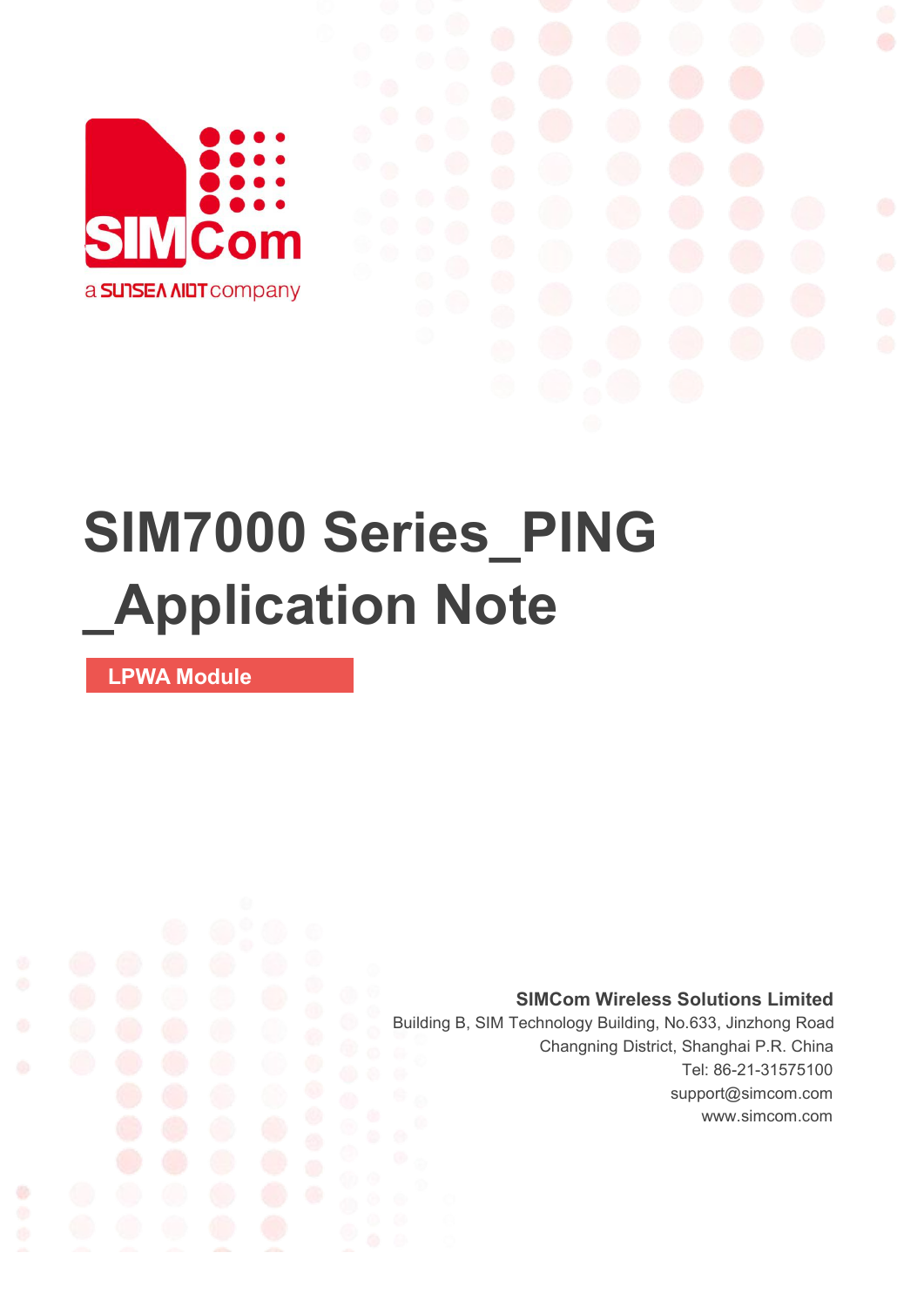

| Document Title: \ | <b>PING_Application Note</b> |  |
|-------------------|------------------------------|--|
| <b>Version:</b>   |                              |  |
|                   | )20.07.28                    |  |
|                   |                              |  |

#### **GENERAL NOTES**

SIMCOM OFFERS THIS INFORMATION AS A SERVICE TO ITS CUSTOMERS. TO SUPPORT APPLICATION AND ENGINEERING EFFORTS THAT USE THE PRODUCTS DESIGNED BY SIMCOM. THE INFORMATION PROVIDED IS BASED UPON REQUIREMENTS SPECIFICALLY PROVIDED TO SIMCOM BY THE CUSTOMERS. SIMCOM HAS NOT UNDERTAKEN ANY INDEPENDENT SEARCH FOR ADDITIONAL RELEVANT INFORMATION, INCLUDING ANY INFORMATION THAT MAY BE IN THE CUSTOMER'S POSSESSION. FURTHERMORE, SYSTEM VALIDATION OF THIS PRODUCT DESIGNED BY SIMCOM WITHIN A LARGER ELECTRONIC SYSTEM REMAINS THE RESPONSIBILITY OF THE CUSTOMER OR THE CUSTOMER'S SYSTEM INTEGRATOR. ALL SPECIFICATIONS SUPPLIED HEREIN ARE SUBJECT TO CHANGE.

#### **COPYRIGHT**

THIS DOCUMENT CONTAINS PROPRIETARY TECHNICAL INFORMATION WHICH IS THE PROPERTY OF SIMCOM WIRELESS SOLUTIONS LIMITED COPYING, TO OTHERS AND USING THIS DOCUMENT, ARE FORBIDDEN WITHOUT EXPRESS AUTHORITY BY SIMCOM. OFFENDERS ARE LIABLE TO THE PAYMENT OF INDEMNIFICATIONS. ALL RIGHTS RESERVED BY SIMCOM IN THE PROPRIETARY TECHNICAL INFORMATION , INCLUDING BUT NOT LIMITED TO REGISTRATION GRANTING OF A PATENT , A UTILITY MODEL OR DESIGN. ALL SPECIFICATION SUPPLIED HEREIN ARE SUBJECT TO CHANGE WITHOUT NOTICE AT ANY TIME.

#### **SIMCom Wireless Solutions Limited**

Building B, SIM Technology Building, No.633 Jinzhong Road, Changning District, Shanghai P.R. China Tel: +86 21 31575100

Email: [simcom@simcom.com](mailto:simcom@simcom.com)

#### **For more information, please visit:**

<https://www.simcom.com/download/list-863-en.html>

**For technical support, or to report documentation errors, please visit:** https://www.simcom.com/ask/ or email to: [support@simcom.com](mailto:support@simcom.com)

*Copyright © 2020 SIMCom Wireless Solutions Limited All Rights Reserved.*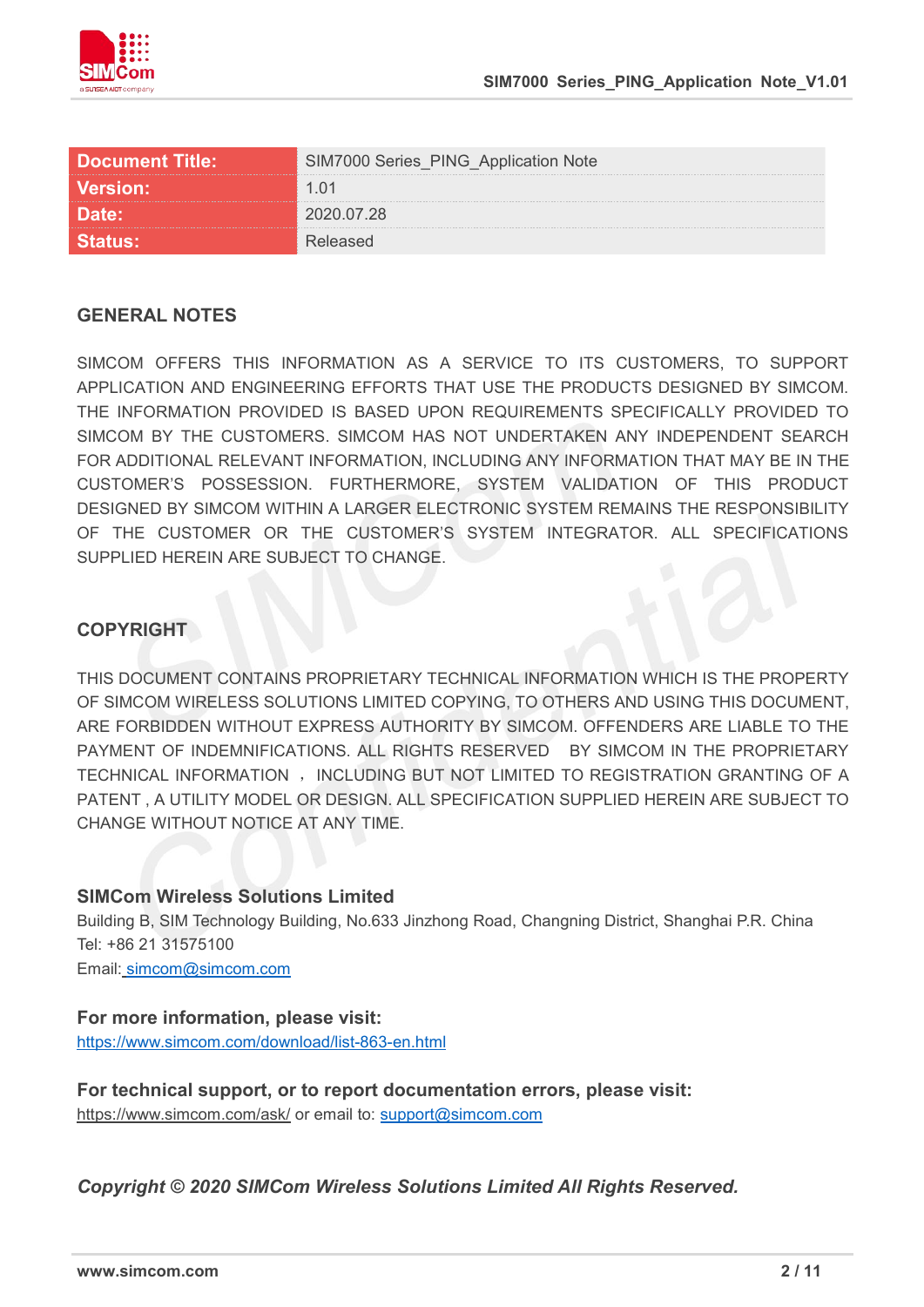

# <span id="page-2-0"></span>**About Document**

### <span id="page-2-1"></span>**Version History**

| <b>Version Date</b> |                       | <b>Jwner</b> '                          | What is new |
|---------------------|-----------------------|-----------------------------------------|-------------|
| V1.00               |                       | 2017.09.08 Xiangning.Meng First Release |             |
| V1.01               | 2020.07.28 Wenjie.Lai |                                         |             |

### <span id="page-2-2"></span>**Scope**

# **This document applies to the following products**

|                                |                                     |         | Comments |
|--------------------------------|-------------------------------------|---------|----------|
|                                | SIM7000E/C/A/G   Cat-M1(/NB1/EGPRS) | $24*24$ |          |
| <b>SIM7000E-N</b><br>IMZ000C-N |                                     |         |          |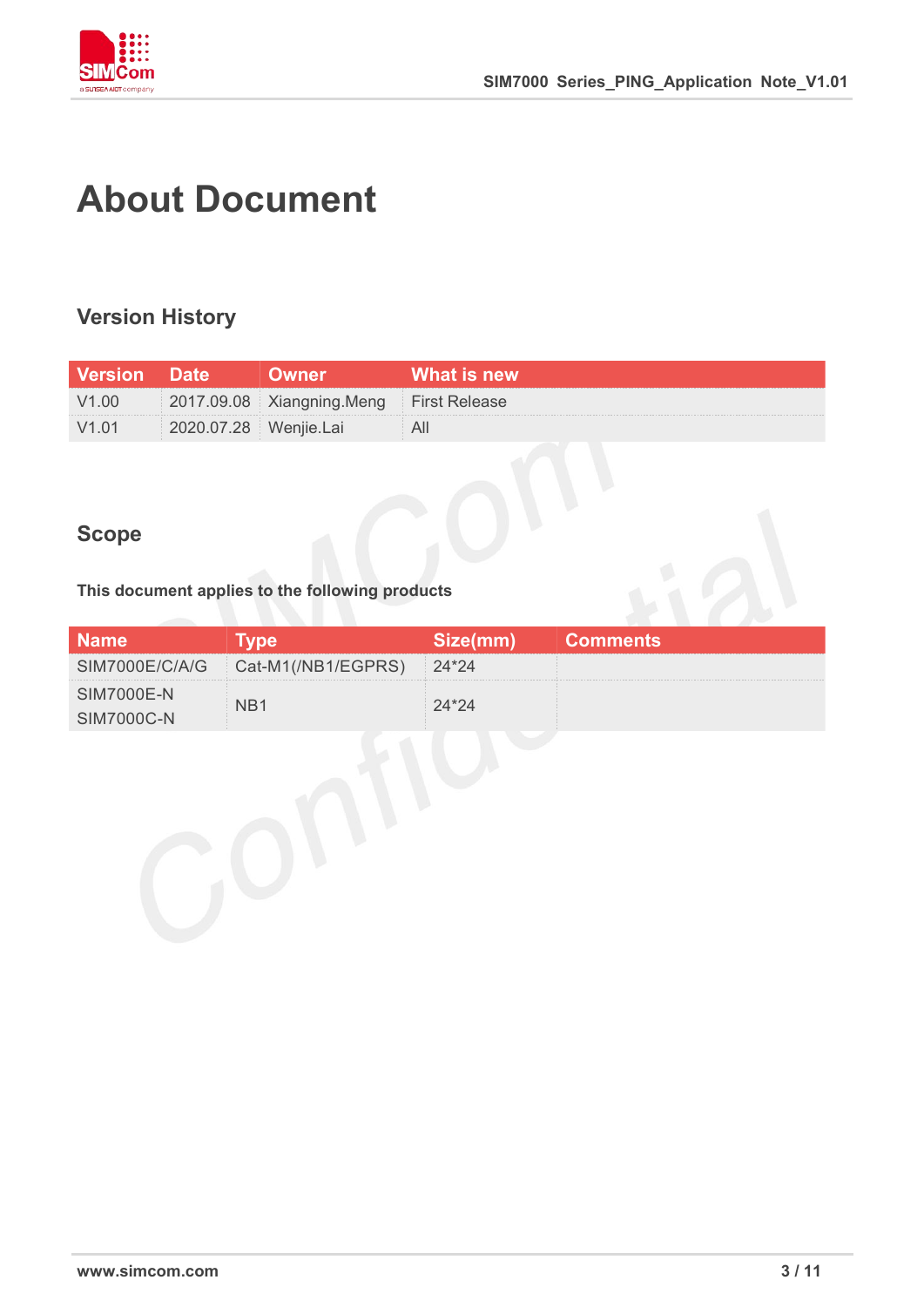

# <span id="page-3-0"></span>**Contents**

| 1              |     |  |
|----------------|-----|--|
|                | 1.1 |  |
|                | 1.2 |  |
|                | 1.3 |  |
| $\overline{2}$ |     |  |
| 3              |     |  |
| 4              |     |  |
|                | 4.1 |  |
|                | 4.2 |  |
| 5              |     |  |
|                | 5.1 |  |
|                | 5.2 |  |
|                |     |  |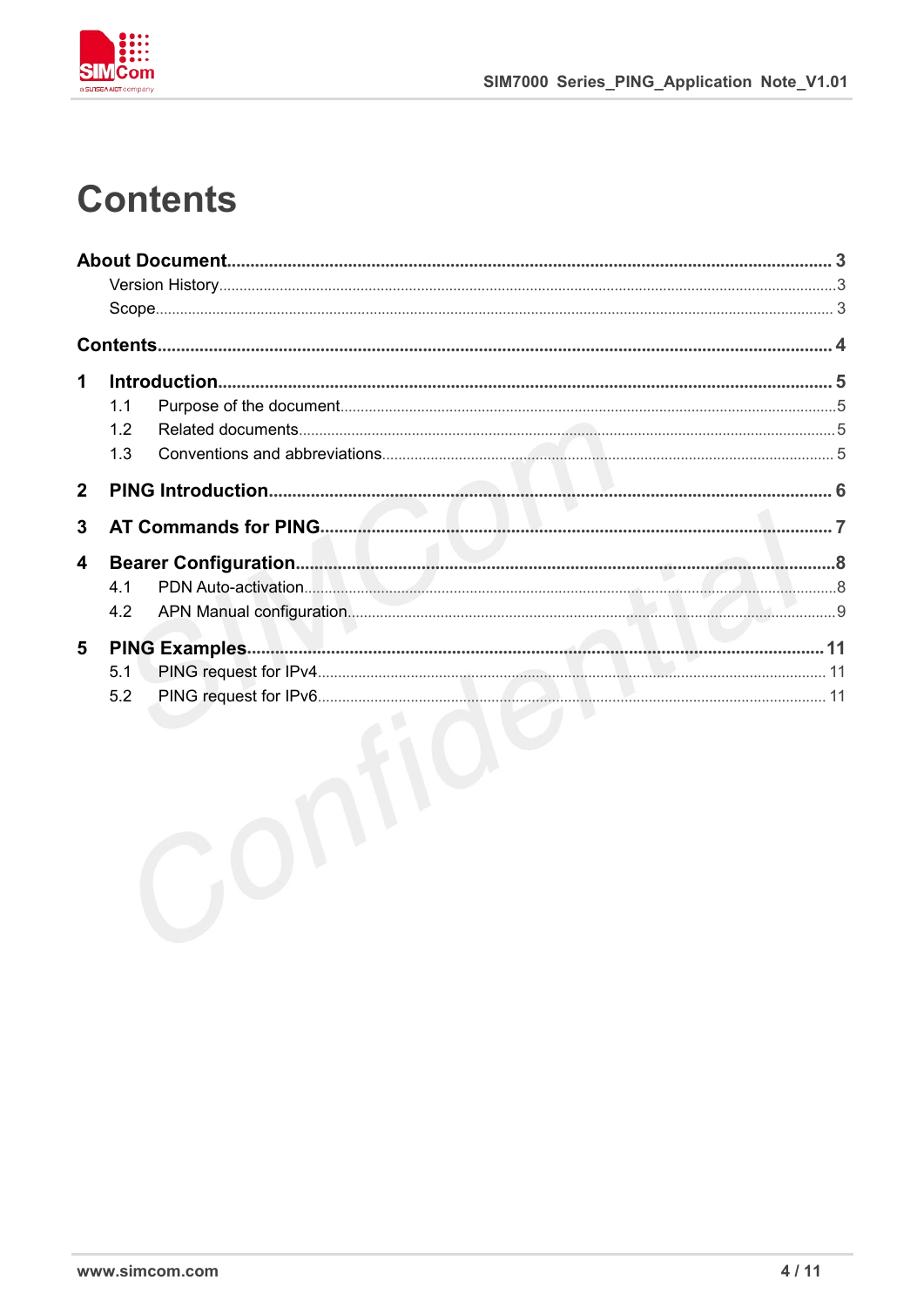

# <span id="page-4-0"></span>**1 Introduction**

### <span id="page-4-1"></span>**1.1 Purpose of the document**

Based on module AT command manual, this document will introduce PING application process.

Developers could understand and develop application quickly and efficiently based on this document.

#### <span id="page-4-2"></span>**1.2 Related documents**

[1] SIM7000 Series\_AT Command Manual

### <span id="page-4-3"></span>**1.3 Conventions and abbreviations**

In this document, the GSM engines are referred to as following term:

- ME (Mobile Equipment);
- MS (Mobile Station);
- **•** TA (Terminal Adapter);
- DCE (Data Communication Equipment) or facsimile DCE (FAX modem, FAX board);

In application, controlling device controls the GSM engine by sending AT Command via its serial interface. The controlling device at the other end of the serial line is referred to as following term:

- **•** TE (Terminal Equipment);
- DTE (Data Terminal Equipment) or plainly "the application" which is running on an embedded system;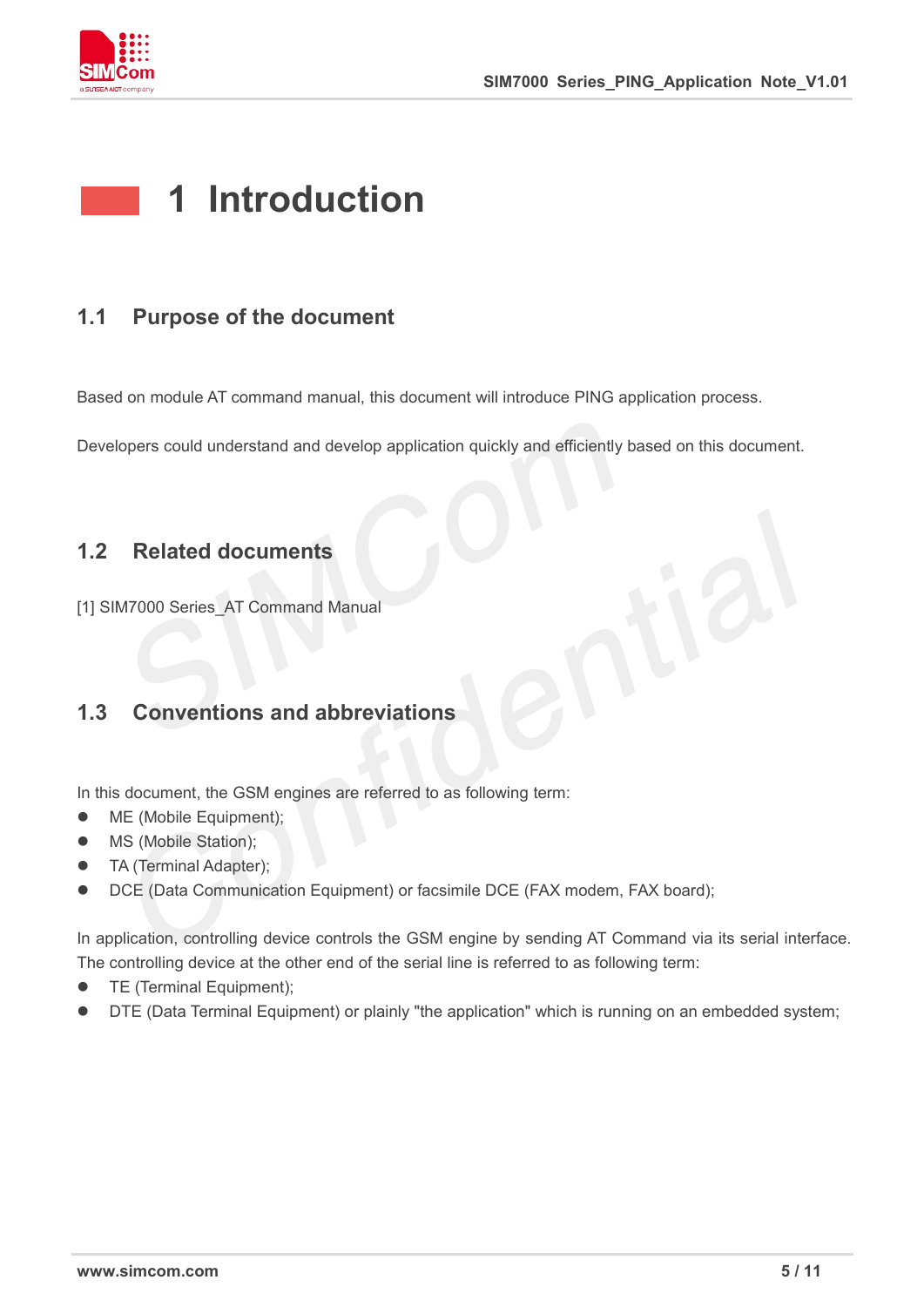

# <span id="page-5-0"></span>**2 PING Introduction**

PING is a computer network administration software utility used to test the reachability of a host on an Internet Protocol (IP) network. It is available for virtually all operating systems that have networking capability, including most embedded network administration software.

Ping measures the round-trip time for messages sent from the originating host to a destination computer that are echoed back to the source. The name comes from active sonar terminology that sends a pulse of sound and listens for the echo to detect objects under water.

Ping operates by sending Internet Control Message Protocol (ICMP) echo request packets to the target host and waiting for an ICMP echo reply. The program reports errors, packet loss, and a statistical summary of the results, typically including the minimum, maximum, the mean round-trip times, and standard deviation of the mean.

The command-line options of the ping utility and its output vary between the numerous implementations. Options may include the size of the payload, count of tests, limits for the number of network hops (TTL) that probes traverse, and interval between the requests. Many systems provide a companion utility ping6, for testing on Internet Protocol version 6 (IPv6) networks, which implement ICMPv6.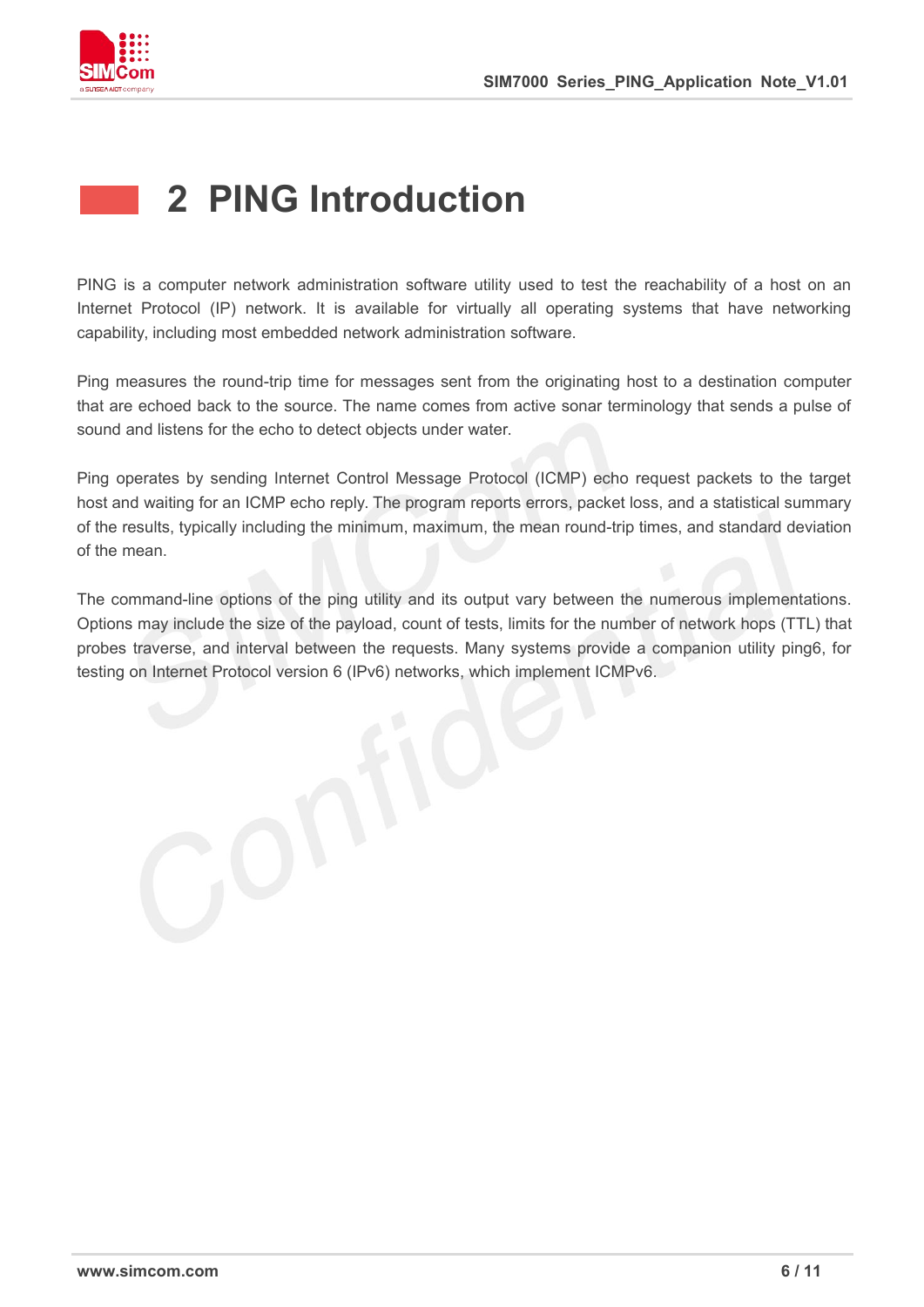

## <span id="page-6-0"></span>**3 AT Commands for PING**

| <b>Command</b>    | <b>Description</b>        |
|-------------------|---------------------------|
| <b>AT+SNPDPID</b> | Select PDP Index for PING |
| <b>AT+SNPING4</b> | Sends an IPv4 PING        |
| <b>AT+SNPING6</b> | Sends an IPv6 PING        |

For detail information, please refer to "SIM7000 Series\_AT Command Manual".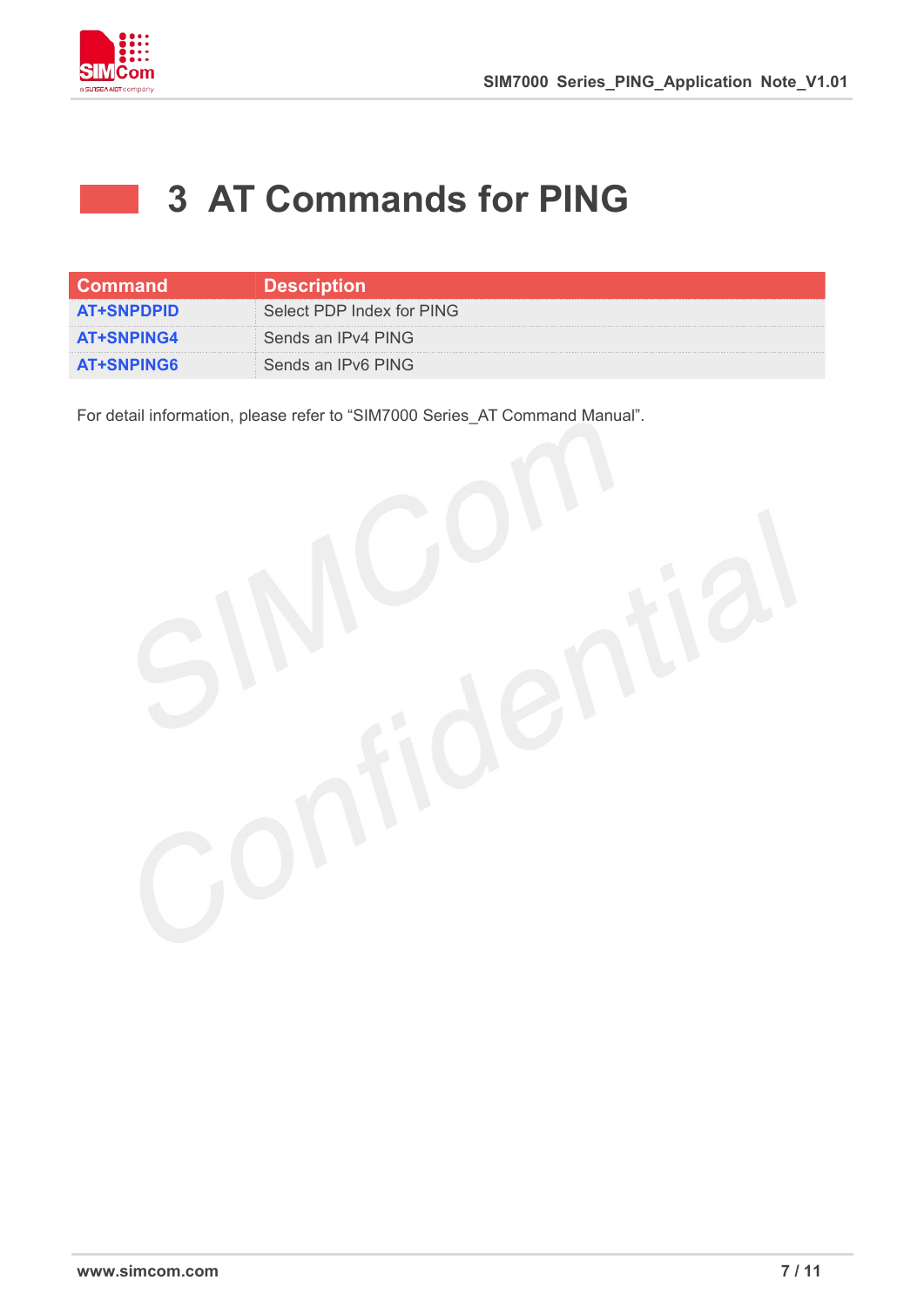

# <span id="page-7-0"></span>**4 Bearer Configuration**

Usually module will register PS service automatically.

#### <span id="page-7-1"></span>**4.1 PDN Auto-activation**

**//Example of PDN Auto-activation.**

**AT+CPIN?** *//Check SIM card status* **+CPIN: READY OK AT+CGDCONT=1,"IP",""** //Configure APN for registration when needed **OK AT+CSQ** //Check RF signal **+CSQ: 27,99 OK AT+CGATT?** //Check PS service. **+CGATT: 1 OK** //1 indicates PS has attached. **AT+COPS? +COPS: 0,0,"CHN-CT",9 OK** //Query Network information, operator and network mode 9, NB-IOT network **AT+CGNAPN** *//Query the APN delivered by the network after the* CAT-M or NB-IOT network is successfully registered. **+CGNAPN: 1,"ctnb" OK** //"ctnb" is APN delivered by the CAT-M or NB-IOT network. APN is empty under the GSM network. **AT+CNCFG=1,"ctnb","cdma","1234"** //Before activation please use AT+CNCFG to set APN\user name\password if needed. **OK AT+CNACT=1 OK** //Activate network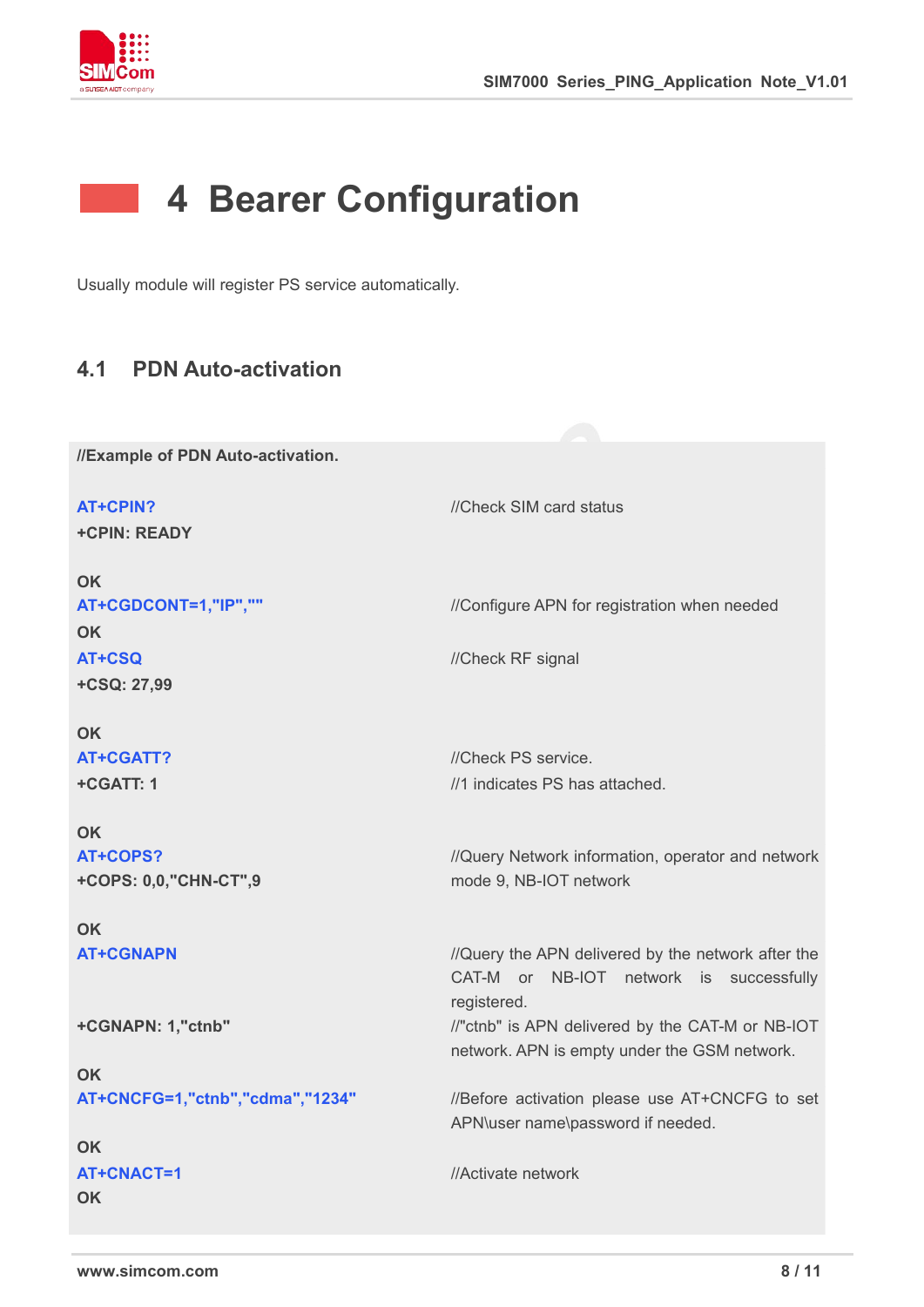

#### **+APP PDP: ACTIVE AT+CNACT? +CNACT: 0,1,"10.94.36.44"**

//Get local IP

**OK**

### <span id="page-8-0"></span>**4.2 APN Manual configuration**

If not attached automatically, could configure correct APN setting.

| //Example of APN Manual configuration. |                                                                                                              |
|----------------------------------------|--------------------------------------------------------------------------------------------------------------|
| AT+CFUN=0<br><b>+CPIN: NOT READY</b>   | //Disable RF                                                                                                 |
| <b>OK</b>                              |                                                                                                              |
| AT+CGDCONT=1,"IP","ctnb"               | //Set the APN manually                                                                                       |
| <b>OK</b>                              |                                                                                                              |
| <b>AT+CFUN=1</b>                       | //Enable RF                                                                                                  |
| <b>OK</b>                              |                                                                                                              |
| +CPIN: READY                           |                                                                                                              |
| <b>AT+CGATT?</b>                       | //Check PS service.                                                                                          |
| +CGATT: 1                              | //1 indicates PS has attached.                                                                               |
| <b>OK</b>                              |                                                                                                              |
| <b>AT+CGNAPN</b>                       | //Query the APN delivered by the network after the<br>CAT-M or NB-IOT network is successfully<br>registered. |
| +CGNAPN: 1,"ctnb"                      | //"ctnb" is APN delivered by the CAT-M or NB-IOT                                                             |
| <b>OK</b>                              | network. APN is empty under the GSM network.                                                                 |
| AT+CNCFG=1,"ctnb","cdma","1234"        | //Before activation please use AT+CNCFG to set<br>APN\user name\password if needed.                          |
| <b>OK</b>                              |                                                                                                              |
| AT+CNACT=1                             | //Activate network                                                                                           |
| <b>OK</b>                              |                                                                                                              |
| <b>+APP PDP: ACTIVE</b>                |                                                                                                              |
| <b>AT+CNACT?</b>                       | //Get local IP                                                                                               |
| +CNACT: 0,1,"10.94.36.44"              |                                                                                                              |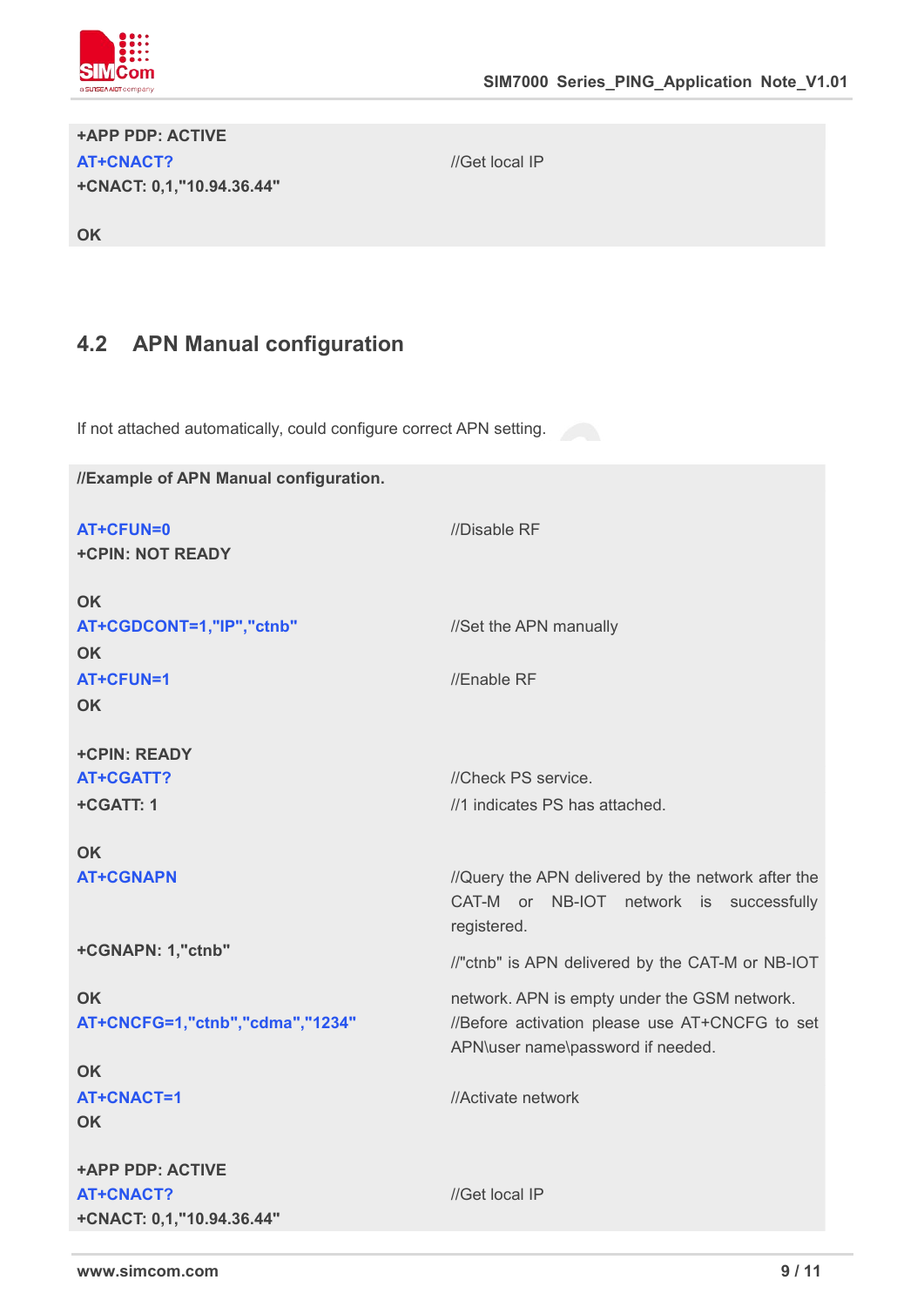

#### **OK**